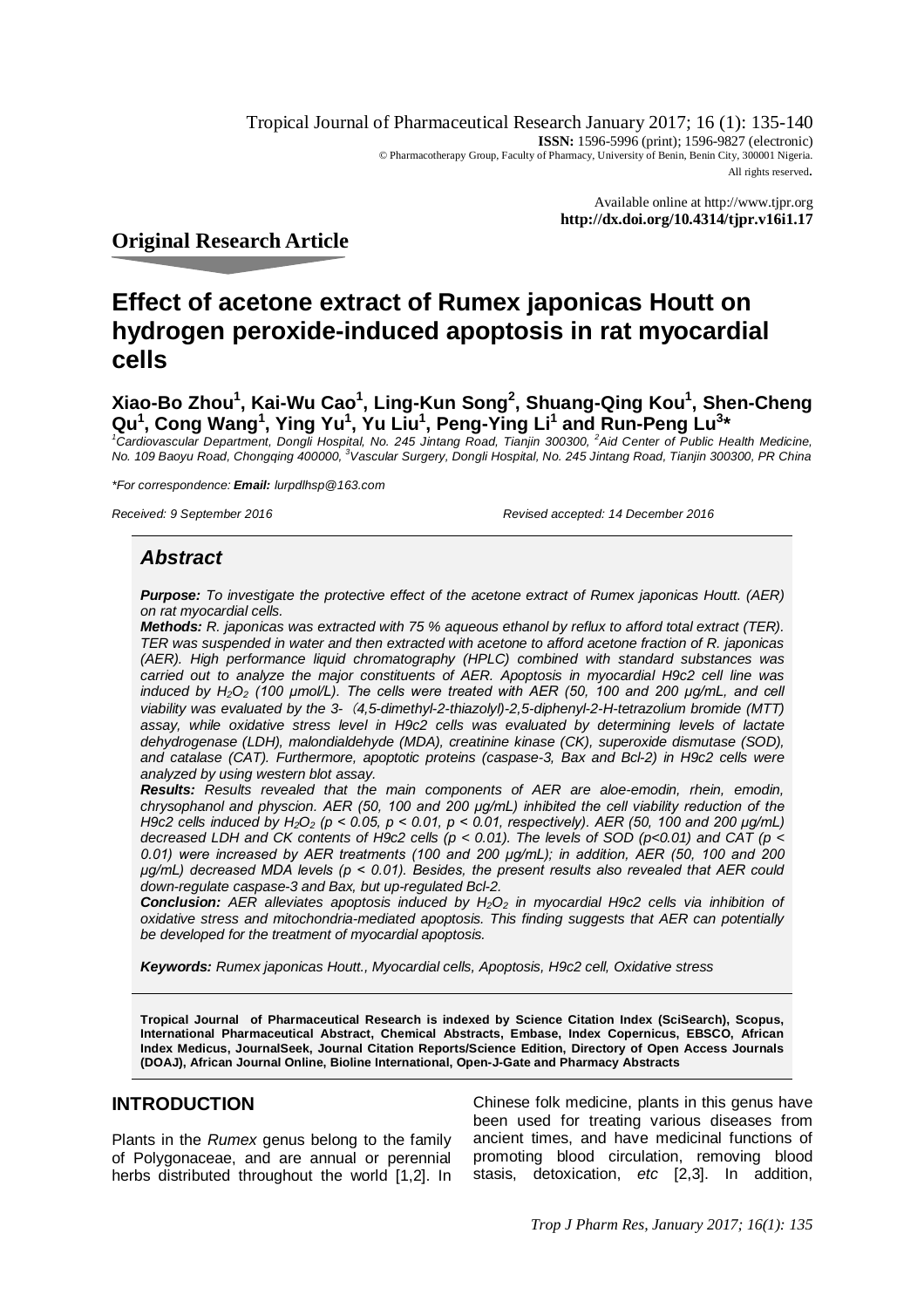previous investigations have indicated that plants in *Rumex* genus contain large quantities of anthraquinone derivatives [2,4,5].

*Rumex japonicus* Houtt is widely distributed throughout China [6,7]. In China, the whole herb of *R. japonicus* has been traditionally used as an important traditional medicine for treating inflammatory diseases, tumors, infections, and constipation, etc. It is reported that *R. japonicus* contains a large number of anthraquinones, flavones and oxanthrones, etc [8,9]. Previous works revealed that natural extracts or monomeric compounds derived from the family of Polygonaceae are beneficial for protection of cardiac functions in many heart diseases [2,10,11]. In Chinese folk medicine, the whole herb of *R. japonicas* is commonly used as an ingredient of prescriptions for treating heart diseases based on the function of promoting blood circulation for removing blood stasis [2,12]. To the best of our knowledge, no experimental work on the myocardial protective effect of *R*. *japonicas* has been carried out. Thus, this study is designed to investigate the protective effects of the acetone extracts of *R. japonicas* (AER) on myocardial cells using a  $H_2O_2$ -induced myocardial apoptosis H9c2 cell model.

# **EXPERIMENTAL**

#### **Cell culture**

Rat ventricular cardiomyoblast H9c2 cell line was obtained from the American Type Culture Collection (ATCC, Manassas, VA, USA). The cells were cultured in the Dulbecco's modified Eagle's medium (DMEM) containing 10 % fetal bovine serum (FBS) at 37 °C in an incubator (Sanyo, Japan) in 5 %  $CO<sub>2</sub>/95$  % air.

# **Chemicals**

The DMEM media and FBS were purchased from Gibco Co. (Grand Island, NY, USA). Methylthiazdyldiphenyl-tetrazolium bromide (MTT), methanol (MeOH) (chromatographically pure,  $CP$ ),  $H_2O_2$  and dimethyl sulfoxide (DMSO) were purchased from the Sigma Ltd. Co. (St. Louis, MO, USA). Assay kits for Lactate dehydrogenase (LDH), malondialdehyde (MDA), superoxide dismutase (SOD) assay kit, *creatinine* kinase (CK) and catalase (CAT) were purchased from the Nanjing Jiancheng Biotech. Co. (Nanjing, China). IP cell lysis buffer, BCA protein assay kit, and Caspase-3, Bax and Bcl-2 primary antibodies were purchased from the Beyotime Co. (Haimen, China). Standard references including aloe-emodin, rhein, emodin, chrysophanol and physcion was obtained from

the National Institute for the Control of Pharmaceutical and Biological Products (Beijing, China).

### **Plant material and AER preparation**

AER was prepared according to the method described previously with minor modifications [13]. The dried whole herb of *R. japonicas* (purchased from the *Tongrentang* traditional Chinese medicine drug store, Tianjing, China) was powdered and extracted with 75 % aqueous ethanol by reflux (3 times, each for 2 h). The filtrates were combined and then evaporated at 50 °C *in vacuo* to afford total extract of *R. japonicas* (TER). Subsequently, TER was suspended in water and extracted with acetone using a 10L separating funnel, and the acetone extract evaporated at 50 °C *in vacuo* using a 10 L rotary evaporator (RE-5210, Shyarong Co., Shanghai, China) to afford the acetone extract of *R. japonicas* (AER).

#### **HPLC analysis of AER**

Methanol (MeOH) was used to dissolve the AER to obtain appropriate concentration for high performance liquid chromatography (HPLC) assays. Chemical composition analysis of AER was carried out with an Agilent Technologies 1200 system (Palo Alto, CA, USA), and performed with a Venusil XBP- $C_{18}$  column (4.6 mm  $\times$  250 mm, 5 µm). The mobile phase for HPLC assay comprised of of MeOH-0.1 % phosphoric acid aqueous solution (80:20). The injection volume of sample was 10 uL, and flow rate was set at 1 mL/min. The column temperature was set at 25°C, and the detection wavelength was 254 nm.

#### **MTT assay**

H9c2 cells  $(5 \times 10^4/200 \,\mu$ L) were cultured in 96well plates, and then cells were treated with AER (50, 100 and 200 μg/mL) with the presence of  $H<sub>2</sub>O<sub>2</sub>$  (100 µmo1/L) in the following day [14]. After 24 h treatment, MTT assay was carried out according to the previous report [15] and absorbance (A) was detected at 570 nm using a 96-well plate reader (BioTek Instruments, Inc, Burlington, VT, USA). Cell viability (C) was determined as in Eq 1.

C (%) = (At/Ac) 100 ……………… (1)

where At and Ac are the absorbance of treated and control samples, respectively. Each experiment was carried out in triplicate.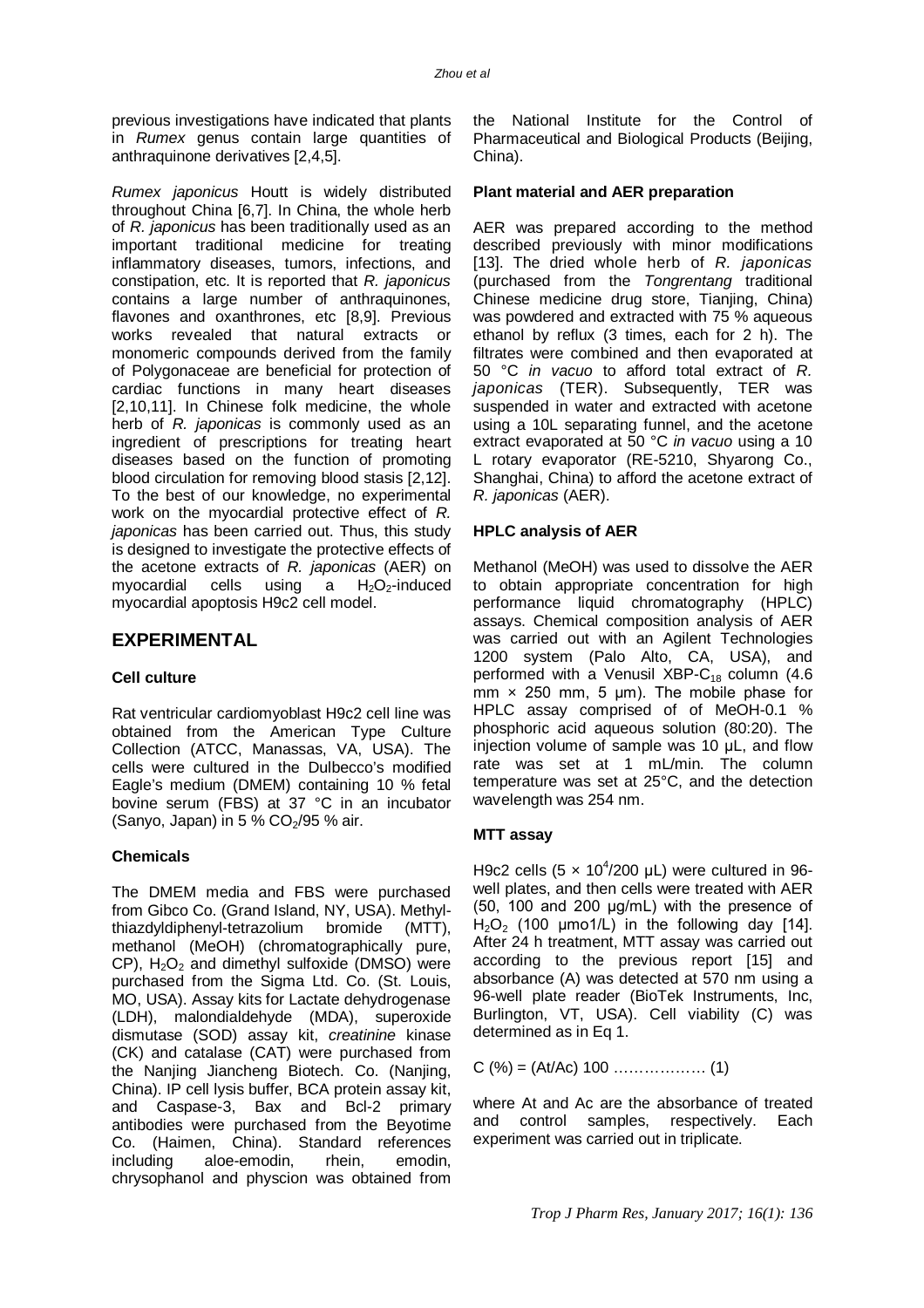#### **Determination of LDH, CK, SOD, CAT and MDA in H9c2 cells**

After 24 h treatment, the H9c2 cells' supernatants were collected to determine LDH and CK contents using commercial kits according to manufacturers' instructions. In addition, the total cell proteins of H9c2 cells were extracted with IP cell lysis buffer, and protein concentration was analyzed using a BCA protein assay kit. Subsequently, contents of SOD, CAT and MDA were also measured using commercial kits following manufacturers' instructions.

#### **Western blot analysis**

H9c2 cells were treated with AER (200 μg/mL) for 24 h. Then, total proteins were extracted with IP cell lysis buffer, and protein concentration was determined using the BCA protein assay kit. Subsequently, a total of 35 μg proteins were separated by sodium dodecyl sulfatepolyacrylamide gel electrophoresis (SDS-PAGE, 12 %), and then transferred to PVDF membranes (Boston, MA, USA). PVDF membranes were blocked with 5 % fat-free milk, and subsequently incubated with primary antibodies of caspase-3, Bax and Bcl-2, respectively. The protein bands were detected using HRP-conjugated secondary antibodies, and were visualized by the enhanced chemiluminescence reagent (Thermo Fisher Scientific, Shanghai, China). Thereafter, protein bands were quantitated using a Bio-Rad Chemi Doc XRS gel imaging system (Hercules, CA, USA).

#### **Statistical analysis**

Data are expressed as mean ± standard deviation (SD,  $n = 3$ ). Statistical analysis was performed by one-way ANOVA using SPSS software (SPSS for Windows 15.0, SPSS Inc, USA). *P* < 0.05 was considered statistically significant.

#### **RESULTS**

#### **HPLC chromatograms**

As shown in Figure 1, over 10 peaks were detected within 45 min in the chromatogram map, among which 5 main compounds were identified by comparison with standard references. These 5 compounds were all anthraquinones and identified as aloe-emodin (**1**), rhein (**2**), emodin (**3**), chrysophanol (**4**) and physcion (**5**), respectively.

#### **Cell viability**

The present results (Figure 2) showed that after  $H_2O_2$  induction (100 µmo1/L), cell viability of H9c2 cells (Control group) reduced sharply (*p* < 0.01), compared to normal H9c2 cells. Interestingly, AER treatments (50, 100 and 200  $\mu$ g/mL) significantly inhibited the H<sub>2</sub>O<sub>2</sub> induced cell viability reduction in H9c2 cells (*p* < 0.05, *p* < 0.01, *p* < 0.01, respectively), compared to control group. These results indicated that AER could enhance the cell viability of the  $H_2O_2$  stimulated myocardial cell.



**Figure 2:** Effect of AER on cell viability of  $H_2O_2$ stimulated H9c2 cells. Data are presented as mean ± SD (n = 4); \**p* < 0.05, \*\**p* < 0.01, compared to control group  $(H<sub>2</sub>O<sub>2</sub>)$  induction).



**Figure 1:** HPLC analysis of acetone extract isolated from *R. japonicas*. **1**-**5** represented the aloeemodin (**1**), rhein (**2**), emodin (**3**), chrysophanol (**4**) and physcion (**5**), respectively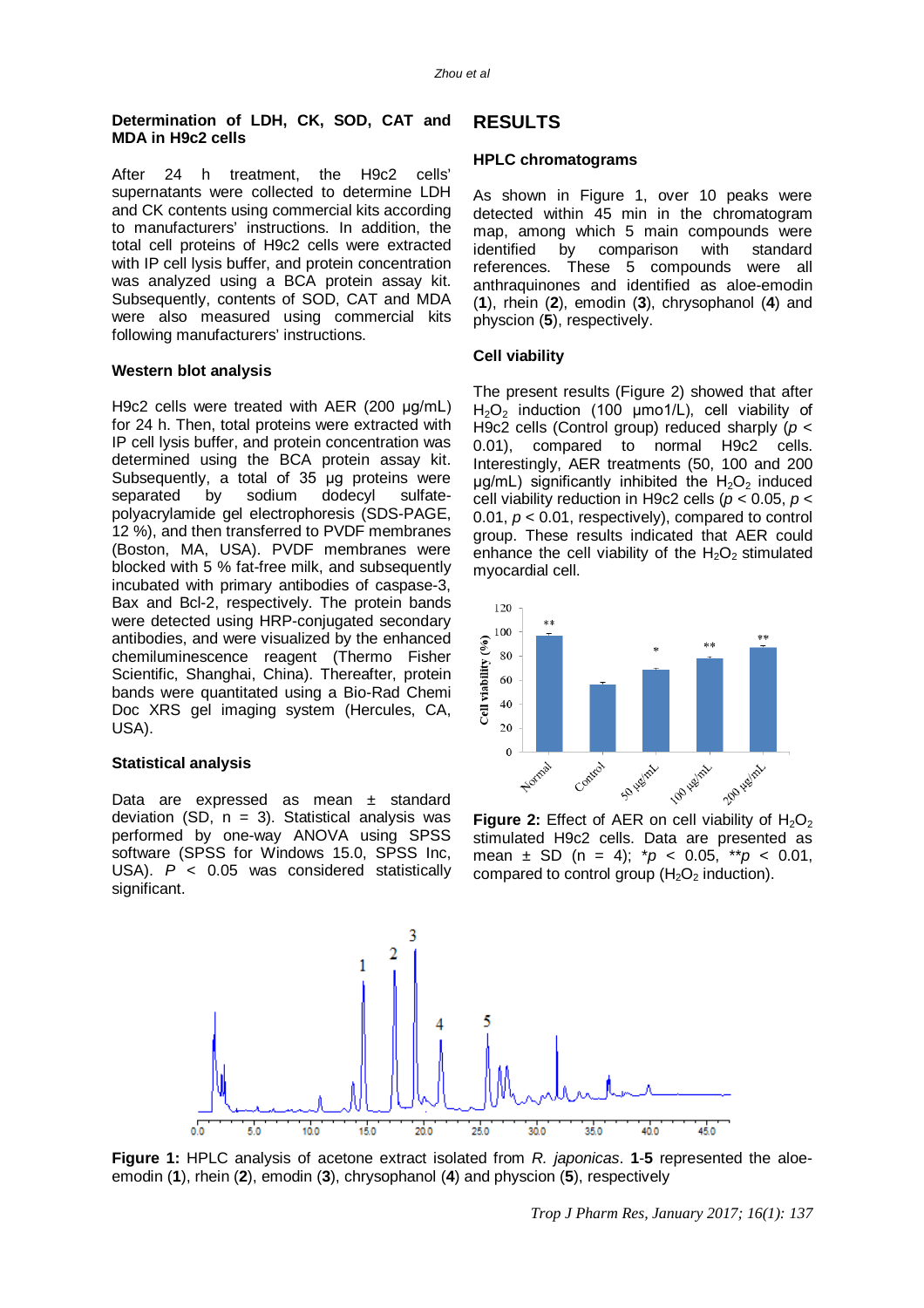#### **LDH and CK contents**

As shown in Figure 3, following  $H_2O_2$  stimulation, the contents of LDH and CK in H9c2 cells significantly increased ( $p < 0.01$ ), compared to normal cells. After treatment with AER at concentrations of 50, 100 and 200 μg/mL, both the contents of LDH and CK significantly decreased  $(p < 0.01)$ , compared to control group. These results indicate that AER alleviated leakages of CK and LDH from cytoplasm due to  $H<sub>2</sub>O<sub>2</sub>$ -induced cell membrane damage.

#### **SOD, CAT and MDA levels**

Levels of SOD, CAT and MDA in H9c2 cells were represented in Fig 4. After stimulation with  $H_2O_2$ , SOD and CAT levels in H9c2 cells sharply decreased  $(p < 0.01)$ , whereas the MDA content significantly increased ( $p < 0.01$ ), compared to normal H9c2 cells. Interestingly, the levels of

SOD and CAT in H9c2 cells were significantly increased by treating AER (100 and 200 μg/mL, *p* < 0.01), compared to control group. In addition, the levels of MDA in AER (50, 100 and 200 μg/mL) treated group decreased significantly (*p* < 0.01,  $p < 0.01$ ,  $p < 0.01$ ), compared to control group.

#### **Apoptosis**

Apoptotic proteins' expressions (including caspase-3, Bcl-2 and Bax) were determined by western blot assays. Compared to normal H9c2 cells, after treatment with  $H_2O_2$ , expressions of caspase-3 and Bax up-regulated, whereas the Bcl-2 expression down-regulated. However, expressions of caspase-3 and Bax downregulated after treatment with AER (200 μg/mL), whereas the Bcl-2 expression up-regulated, compared to control group.



**Figure 3:** Effect of AER on contents of LDH and CK in H<sub>2</sub>O<sub>2</sub> stimulated H9c2 cells. Data are presented as mean  $\pm$  SD (n = 4);  $p$  < 0.05,  $p$  < 0.01, compared to control group (H<sub>2</sub>O<sub>2</sub> induction)



**Figure 4:** Effect of AER on contents of SOD, CAT and MDA in H<sub>2</sub>O<sub>2</sub> stimulated H9c2 cells. Data are presented as mean  $\pm$  SD (n = 4); \*\*p < 0.01, compared to control group (H<sub>2</sub>O<sub>2</sub> induction).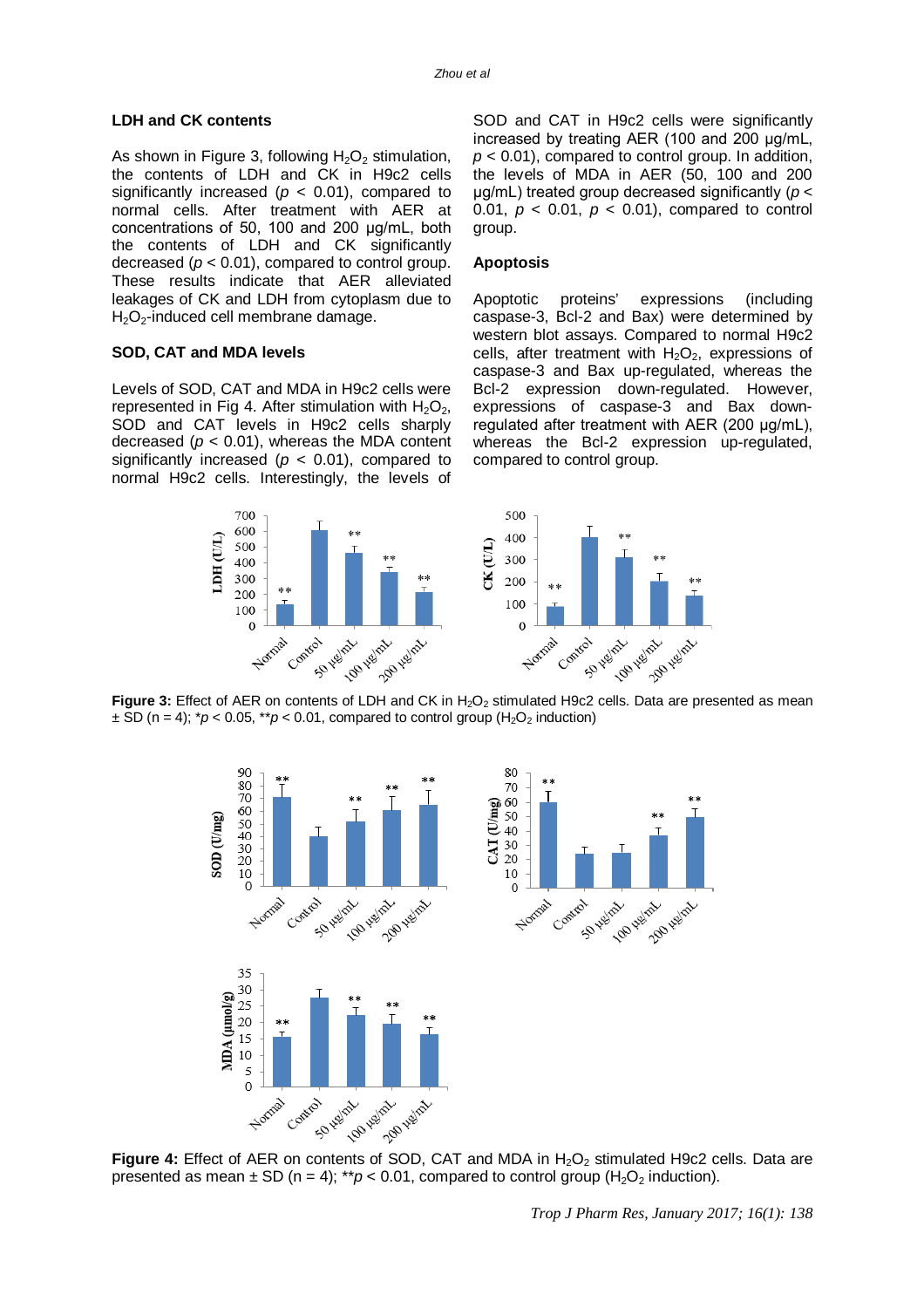

**Figure 5:** Effect of AER on protein expressions of Caspase-3, Bcl-2 and Bax in  $H_2O_2$  stimulated H9c2 cells

# **DISCUSSION**

Currently, cardiac diseases have become one of the leading causes of death worldwide, and the prevalence of cardiac diseases are growing rapidly [16]. In addition, ischemic coronary heart diseases, such as myocardial infarction, could result in myocardial apoptosis, leading to cardiac failure [16,17]. Therefore, inhibiting myocardial apoptosis is beneficial for treating ischemic coronary heart diseases.

The myocardial cell function is dependent on  $O<sub>2</sub>$ consumption by mitochondria and electron transport chain [18,19]. Previous reports indicated that myocardial ischemia is mainly caused by imbalance of demand and supply of oxygen to heart [14,20]. Furthermore, increasing researches have demonstrated that oxidative stress is the crucial cause of pathogenesis of myocardial apoptosis [21]. Oxidative stress could result in over-produced oxygen free radical (ROS) which could damage cell membrane, enzymes, and electron transport chain, inducing cell apoptosis. According to previous investigations,  $H_2O_2$  induced myocardial apoptosis H9c2 cell model is commonly used to investigate pathological process and molecular mechanism of myocardial ischemia injury [20,22]. The results demonstrate that AER can alleviate the myocardial apoptosis induced by  $H_2O_2$ ; furthermore, AER can also alleviate the leakages of CK and LDH from the cytoplasm due to  $H_2O_2$ induced cell membrane damage. In oxidative stress, MDA is a major end-product of lipid peroxidation, and is considered as an indicator of tissue damage [23]. In contrast, GAT and SOD, the crucial anti-oxidative enzymes, are considered as antioxidant defense system in body which plays crucial roles in suppressing oxidative stress [24]. This work indicates that AER increase the levels of GAT and SOD, but decreases MDA level in  $H_2O_2$  induced H9c2 cell. These results suggest that AER inhibits oxidative stress level in  $H_2O_2$ -induced H9c2 cells.

It is reported that inhibition of myocardial apoptosis may be beneficial for treatment and prognosis of various ischemic heart diseases. Caspase family proteins play key roles in regulating apoptosis induced by different stimulus such as oxidative stress, and caspase-3 is the most important executor in the apoptotic process [25]. Furthermore, Bax is a pro-apoptotic protein in the mitochondria-mediated apoptosis, whereas Bcl-2 is an anti-apoptotic protein [24]. In the present study, AER down-regulated the caspase-3 and Bax, but up-regulated Bcl-2, indicating that AER suppresses apoptosis in cardiomyocytes.

# **CONCLUSION**

The findings of the present investigation demonstrate that the acetone extract of *R. japonicas* (AER) alleviates myocardial apoptosis in  $H_2O_2$ -induced H9c2 cell. The probable mechanism might be related to the inhibition of oxidative stress and mitochondria-mediated apoptosis. These findings suggest that AER can be further developed for the treatment of myocardial disease.

# **DECLARATIONS**

# *Acknowledgement*

This work was supported by National Natural Science Foundation of China (no. 30100069).

# *Conflict of Interest*

No conflict of interest associated with this work.

# *Contribution of Authors*

The authors declare that this work was done by the authors named in this article and all liabilities pertaining to claims relating to the content of this article will be borne by them.

# *Open Access*

This is an Open Access article that uses a funding model which does not charge readers or their institutions for access and distributed under the terms of the Creative Commons Attribution License [\(http://creativecommons.org/licenses/by](http://creativecommons.org/licenses/by) /4.0) and the Budapest Open Access Initiative [\(http://www.budapestopenaccessinitiative.org/rea](http://www.budapestopenaccessinitiative.org/rea) d), which permit unrestricted use, distribution, and reproduction in any medium, provided the original work is properly credited.